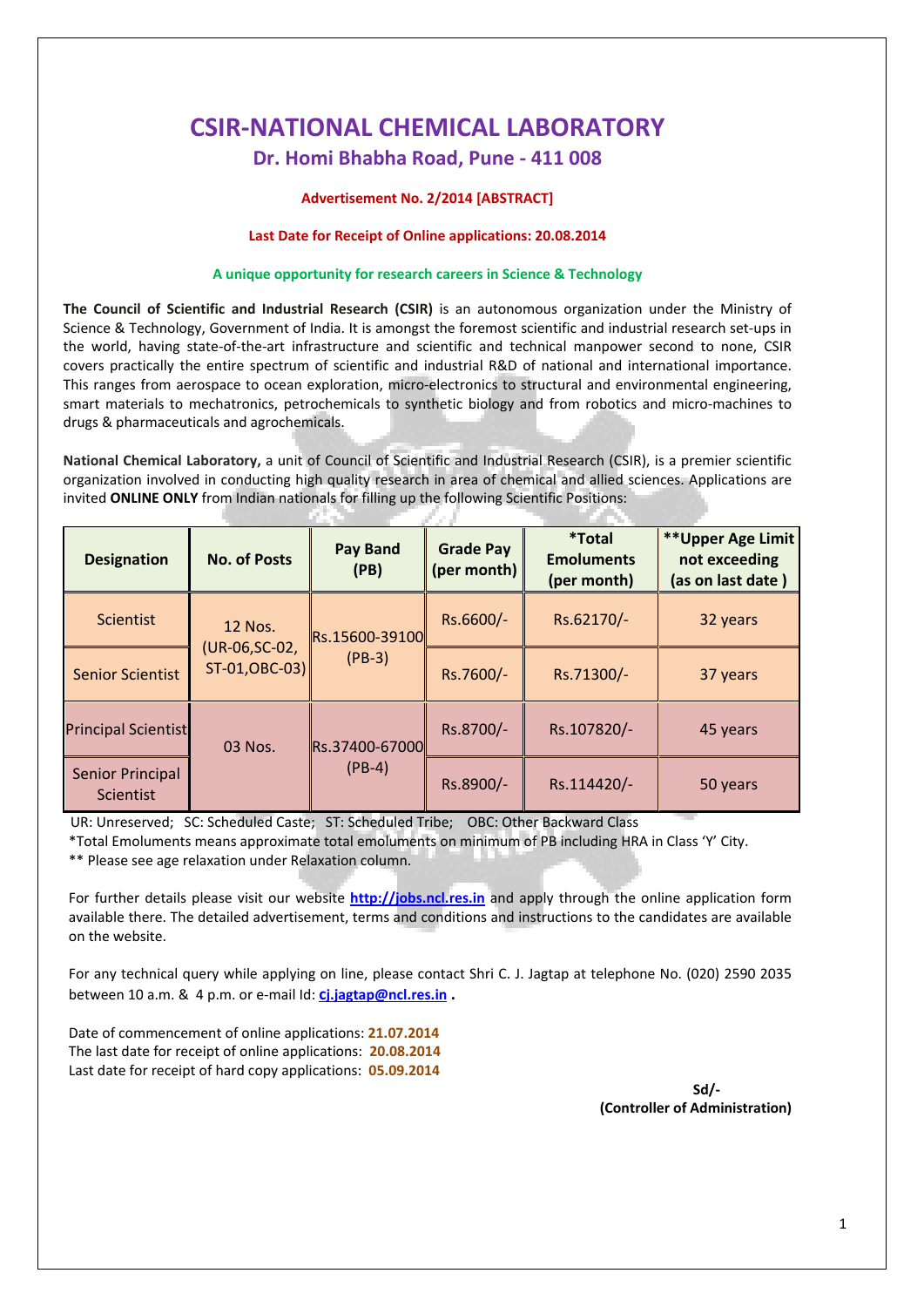

**CSIRNATIONAL CHEMICAL LABORATORY Dr. Homi Bhabha Road Pune 411008 (INDIA)**

### Advertisement No. **2/2014** Dated **21.07.2014**

**Last Date for Receipt of the Online Applications : 20.08.2014**

**Last date for Receipt of Hard Copy Applications: 05.09.2014**

## **A unique opportunity for research careers in Science & Technology**

**CSIR‐National Chemical Laboratory (NCL), Pune** a premier institute under the Council of Scientific and Industrial Research (CSIR), involved in multidisciplinary R&D programmes of both basic and applied nature across scientific disciplines for economic, environmental and societal benefits for the people of India. It is engaged in the scientific research in chemicals and allied sciences.

In order to meet the incoming demands of research in both basic and allied sciences. applications are invited online only from enthusiastic, young Indian researchers having excellent academic record and proven scientific achievements along with requisite experience and a high degree of motivation and desire to take up research as a career in the field of Biochemical Sciences, Physical & Materials Chemistry, Chemical Engineering & Process Development, Catalysis & Inorganic, Organic Chemistry to fill up the vacancy of following posts of scientists as per the details given below.

The emoluments and age limit for various posts as per norms is summarized as below:‐

| <b>Designation</b>                          | <b>No. of Posts</b>                                | Pay Band                   | <b>Grade Pay</b><br>(per month) | <b>*Total Emoluments</b><br>(per month) | **Upper Age<br>Limit not<br>exceeding<br>(as on last date) |
|---------------------------------------------|----------------------------------------------------|----------------------------|---------------------------------|-----------------------------------------|------------------------------------------------------------|
| <b>Scientist</b>                            | <b>12 Nos.</b><br>(UR-06, SC-02,<br>ST-01, OBC-03) | Rs.15600-39100<br>$(PB-3)$ | Rs.6600/-                       | Rs.62170/-                              | 32 years                                                   |
| <b>Senior Scientist</b>                     |                                                    |                            | Rs.7600/-                       | Rs.71300/-                              | 37 years                                                   |
| Principal<br><b>Scientist</b>               | $03N$ os.                                          | Rs.37400-67000<br>$(PB-4)$ | Rs.8700/-                       | Rs.107820/-                             | 45 years                                                   |
| <b>Senior Principal</b><br><b>Scientist</b> |                                                    |                            | Rs.8900/-                       | Rs.114420/-                             | 50 years                                                   |

**UR: Unreserved; SC: Scheduled Caste; ST: Scheduled Tribe; OBC: Other Backward Class**

\* Total Emoluments means approximate total emoluments on minimum of scale including House Rent Allowance in Class 'Y' **City.** 

**\*\*Please see age relaxation under Relaxation column.**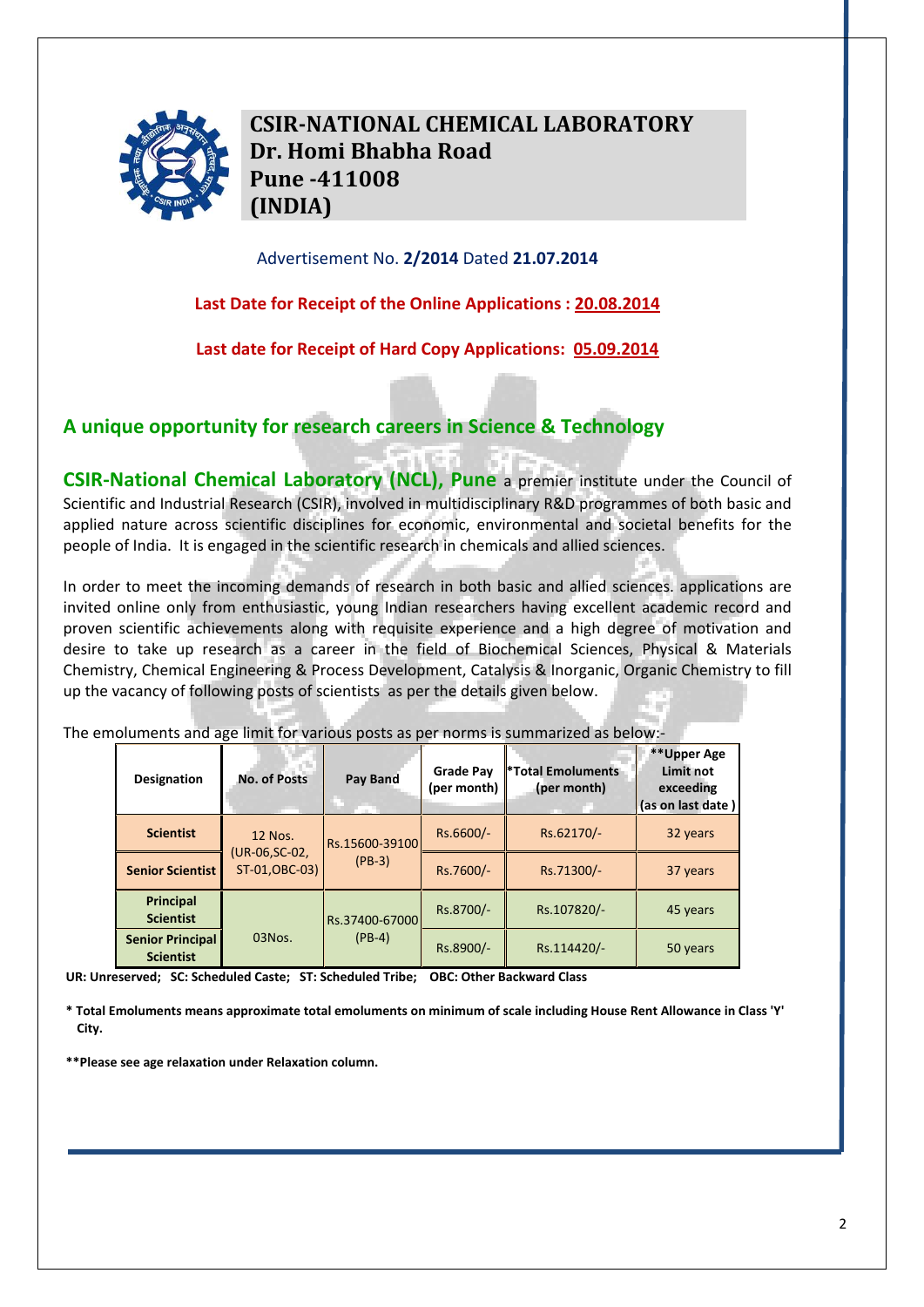### **DETAILS OF SCIENTIST/SENIOR SCIENTIST POSITIONS IN PB‐3, GP Rs.6600/Rs.7600/‐ p.m. :**

### **CODE NO. 01: CATALYSIS & INORGANIC DIVISION: 01 POST ‐ (RESERVED FOR SC)**

**Essential Educational Qualifications & Experience**: For the post of Scientist: Ph.D. submitted in Chemistry; for the post of Senior Scientist: Ph.D. in Chemistry with 2 years additional relevant experience.

**Desirable Qualification and Experience:** Preference will be given to the candidates having minimum 2 years post doctoral experience in the field of development of various siliceous and non siliceous catalysts for organic transformations and diverse biomass to fuels and / or chemicals and having experience in terms of publications/ patents in the area of catalyst synthesis, characterization and catalytic reactions.

**Job Specification:** The selected candidate will have to carry out research in the area of catalyst design and application of various developed catalysts in industrial important reactions and the process of biomass conversion to fuels and/or value added chemicals.

## **CODE NO. 02: CATALYSIS & INORGANIC DIVISION: 02 POSTS ‐ (UNRESERVED)**

**Essential Educational Qualifications & Experience:** For the post of Scientist: Ph.D. submitted in Chemistry; for the post of Senior Scientist: Ph.D. in Chemistry with 2 years additional relevant experience.

**Desirable Qualification and Experience:** Preference will be given to the candidates having minimum 2 years post doctoral experience in organometallic chemistry/synthesis and characterization of low‐valent main group compounds/synthesis of various catalysts or mesoporous materials, characterization and application in fine chemical synthesis with proven record of excellence in research, as evidenced by publications.

**Job Specification:** The selected candidates will have to undertake research in the area of synthesis of novel main group organometallic compounds/ or synthesis of solid catalysts /or mesoporous materials and their utilization in catalysis.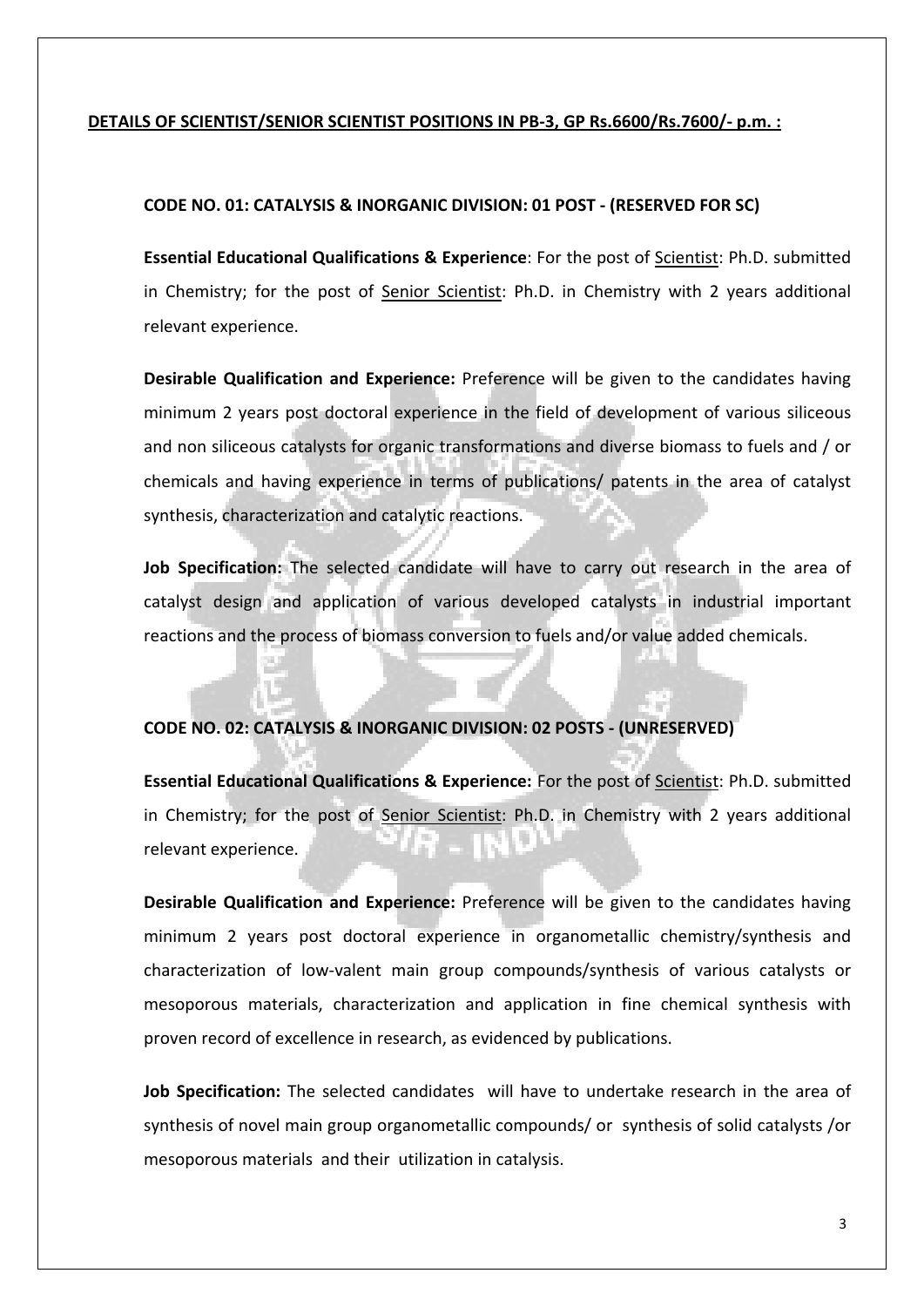#### **CODE NO. 03: PHYSICAL & MATERIALS CHEMISTRY DIVISION: 01 POST ‐ (UNRESERVED)**

**Essential Educational Qualifications & Experience:** For the post of Scientist: Ph.D. submitted in Chemistry / Physics; for the post of Senior Scientist: Ph.D. in Chemistry / Physics with 2 years additional relevant experience.

**Desirable Qualification and Experience:** Minimum 2 years post doctoral experience in experimental biophysical chemistry of proteins.

**Job Specification**: The selected candidate will lead a research program in the area of biophysical chemistry of proteins and enzymes using spectroscopic and other tools and should be able to network with other researchers in the area.

### **CODE NO. 04: PHYSICAL & MATERIALS CHEMISTRY DIVISION: 01 POST ‐ (UNRESERVED)**

7 mi

**Essential Educational Qualifications & Experience**: For the post of Scientist: Ph.D. submitted in Bioscience/Chemistry/ Physics; for the post of Senior Scientist: Ph.D. in Bioscience / Chemistry / Physics with 2 years additional relevant experience.

**Desirable Qualification and Experience:** Minimum 2 years of post doctoral research experience in the area of computational biology and applications to biophysical problems.

**Job specification:** The selected candidate will lead a research program on computational chemistry of biological systems from the atomistic to meso-scale and apply to current problems in biophysics and physical chemistry. The selected candidate should be able to establish a network with other researchers involved in related areas.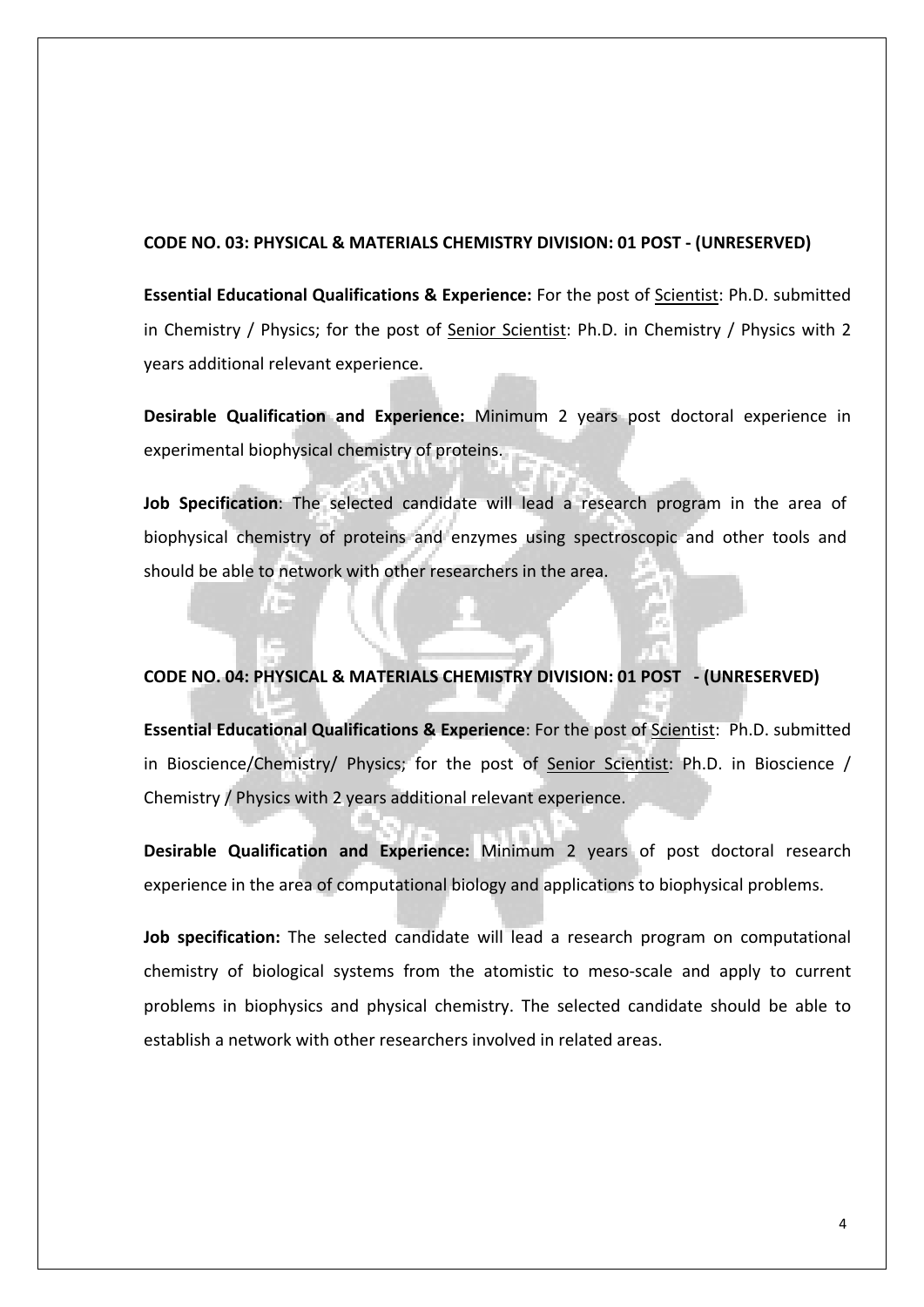### **CODE NO. 05: PHYSICAL & MATERIALS CHEMISTRY DIVISION: 01 POST ‐ (UNRESERVED)**

**Essential Educational Qualifications & Experience**: For the post of Scientist: Ph.D. submitted in Physics; for the post of Senior Scientist: Ph.D. in Physics with 2 years additional relevant experience.

**Desirable Qualification and Experience:** Minimum 2 years of post doctoral experience in the subject area of thin film devices for electronic and opto‐electronic applications.

**Job Specifications**: The selected candidate should have expertise to develop functional materials with tailored optical and electronic properties for opto‐electronics and renewable energy applications. He/She should also have broad expertise in advance device engineering, fabrication and characterization techniques of thin film devices.

#### **CODE NO. 06: CHEMICAL ENGINEERING & PROCESS DEVELOPMENT DIVISION: 01 POST ‐**  иĤ **(RESERVED FOR OBC)**

**Essential Educational Qualifications & Experience:** For the post of Scientist: ME / M. Tech. in Chemical Engineering; for the post of Senior Scientist: ME / M. Tech. in Chemical Engineering with 3 years additional relevant experience.

**Desirable Qualification and Experience:** Masters Degree in Chemical Engineering with 3 years of additional experience in one or more areas, like, multiphase reactors, process intensification, reactive separations, crystallization & computational modeling. Hands‐on experience in any of the above areas will also be desirable.

**Job Specifications:** The incumbent will undertake research in the areas listed above with sound engineering principles. The incumbent is expected to lead independent research programs in addition to participating in the large Institutional projects.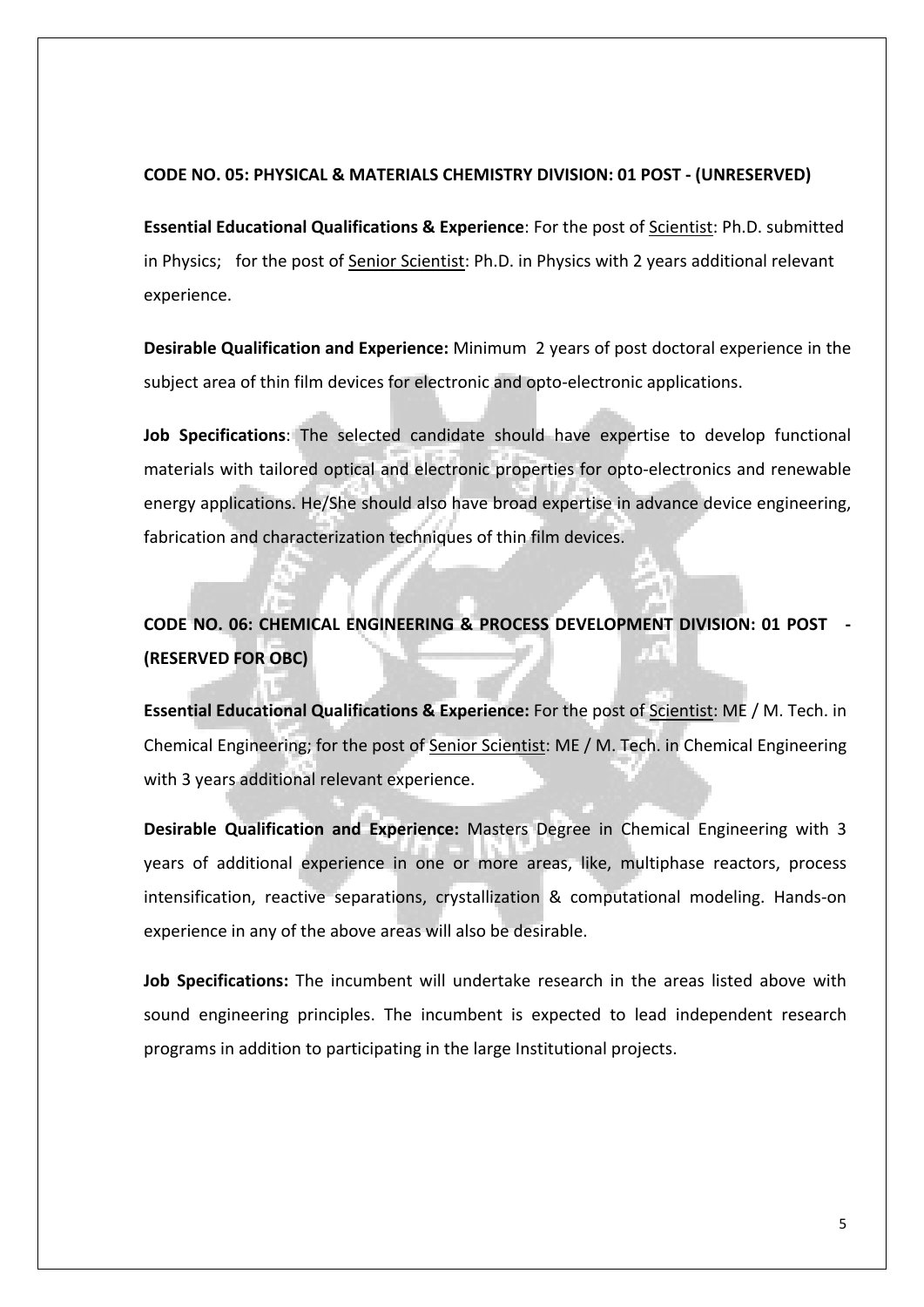# **CODE NO. 07: CHEMICAL ENGINEERING & PROCESS DEVELOPMENT DIVISION: 01 POST ‐ (RESERVED FOR SC)**

**Essential Educational Qualifications & Experience:** For the post of Scientist: ME / M. Tech. in Chemical Engineering; for the post of Senior Scientist: ME / M. Tech. in Chemical Engineering with 3 years additional relevant experience.

**Desirable Qualification and Experience:** Masters Degree in Chemical Engineering with 3 years of additional experience in one or more areas, like, multiphase reactors,process intensification, reactive separations, crystallization & computational modeling. Hands‐on experience in any of the above areas will also be desirable.

**Job Specifications:** The incumbent will undertake research in the areas listed above with sound engineering principles. The incumbent is expected to lead independent research programs in addition to participating in the large Institutional projects.

### **CODE NO. 08: BIOCHEMICAL SCIENCES DIVISION: 01 POST ‐ (RESERVED FOR ST)**

**Essential Educational Qualifications & Experience:** For the post of Scientist: Ph.D. submitted in microbiology/ biotechnology; for the post of Senior Scientist: Ph.D. in microbiology/ biotechnology with 2 years additional relevant experience.

**Desirable Qualification and Experience:** Preference will be given to the candidates with 2 years post doctoral research experience in handling bacteria and/or fungi for biochemical and/ or molecular studies. Research experience and understanding of microbial molecular biology is also desirable.

**Job Specifications:** To explore novel microbial diversity, to use the bacterial and fungal resources for biotechnological applications in healthcare, food and agriculture as well as to study the molecular mechanisms underlying the potential of such applications.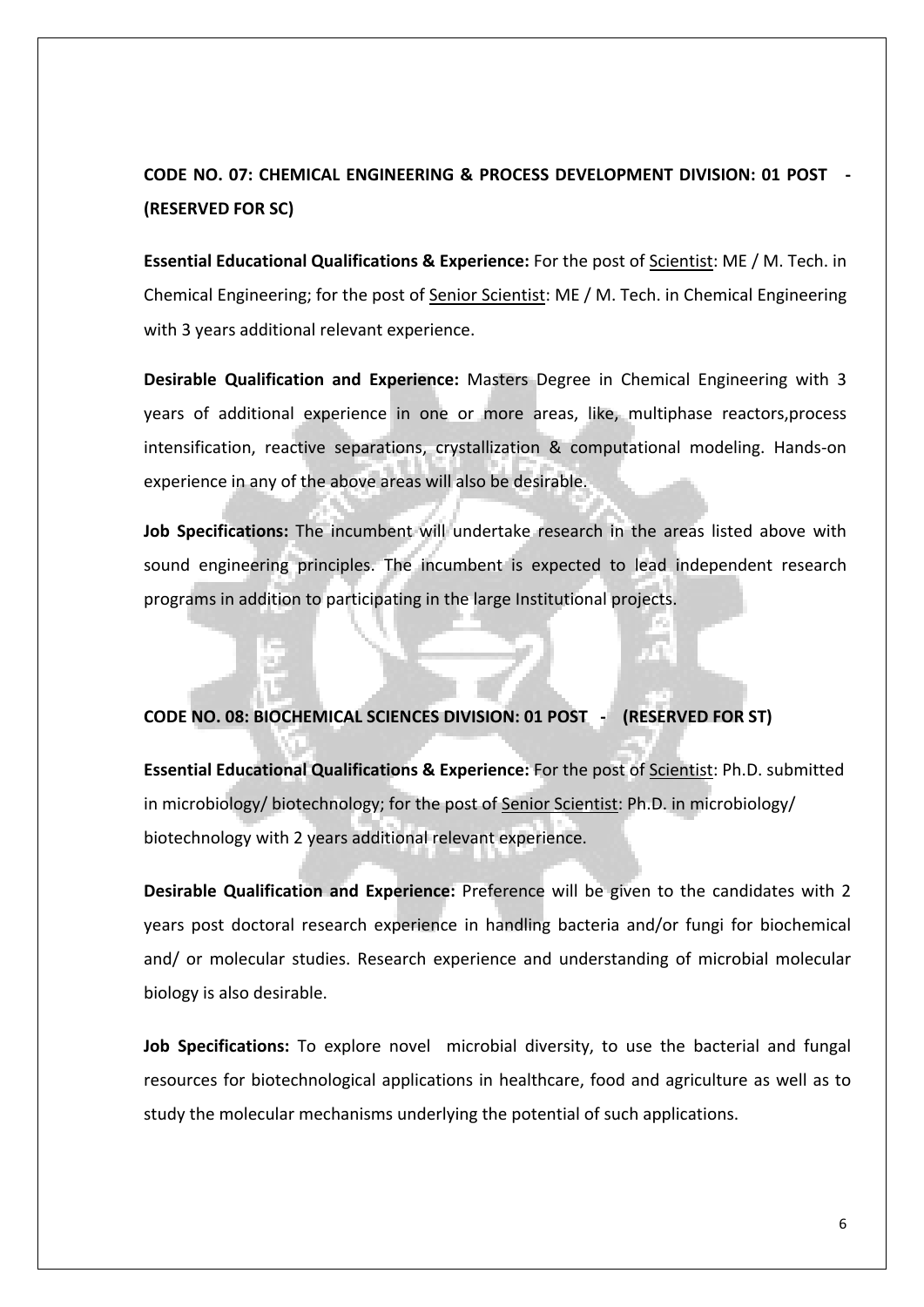#### **CODE NO. 09: POLYMER SCIENCES & ENGINEERING DIVISION: 01 POST ‐ (UNRESERVED)**

**Essential Educational Qualifications & Experience:** For the post of Scientist: Ph.D. submitted in Chemical/Mechanical/Polymer Engineering/Material Science; for the post of Senior Scientist: Ph.D. in Chemical/Mechanical/Polymer Engineering/Material Science with 2 years additional relevant experience.

**Desirable Qualification and Experience**: Preference will be given to the candidates with minimum of 2 years post doctoral work experience in a research institute and/or industry on technology development activities related to non‐conventional energy generation methods in which polymeric materials play a key role. The candidate should have made significant contributions to technology development activities, such as technology demonstration on commercial or prototype stage/process or product design documents/publications/patents. Additionally, the candidate should have demonstrated ability to undertake fundamental research in the area of high performance polymers, with special expertise in understanding structure‐property‐processing relations in polymers. This should also be demonstrated through publications/patents in high impact factor journals.

**Job Specifications:** The candidate will be initially expected to join a team of scientists and technologists in CSIR that is focusing on the development, demonstration and validation of indigenous polymer electrolyte membrane fuel cells (PEMFC) technology. The candidate is expected to contribute significantly to the engineering aspects of PEMFC at the systems level, stack level and component level. In the long run, the candidate is expected to drive technology programs in which high performance polymers play a central role. To do this successfully, the candidate is expected to have clearly demonstrable expertise on the fundamentals of polymer physics and polymer engineering.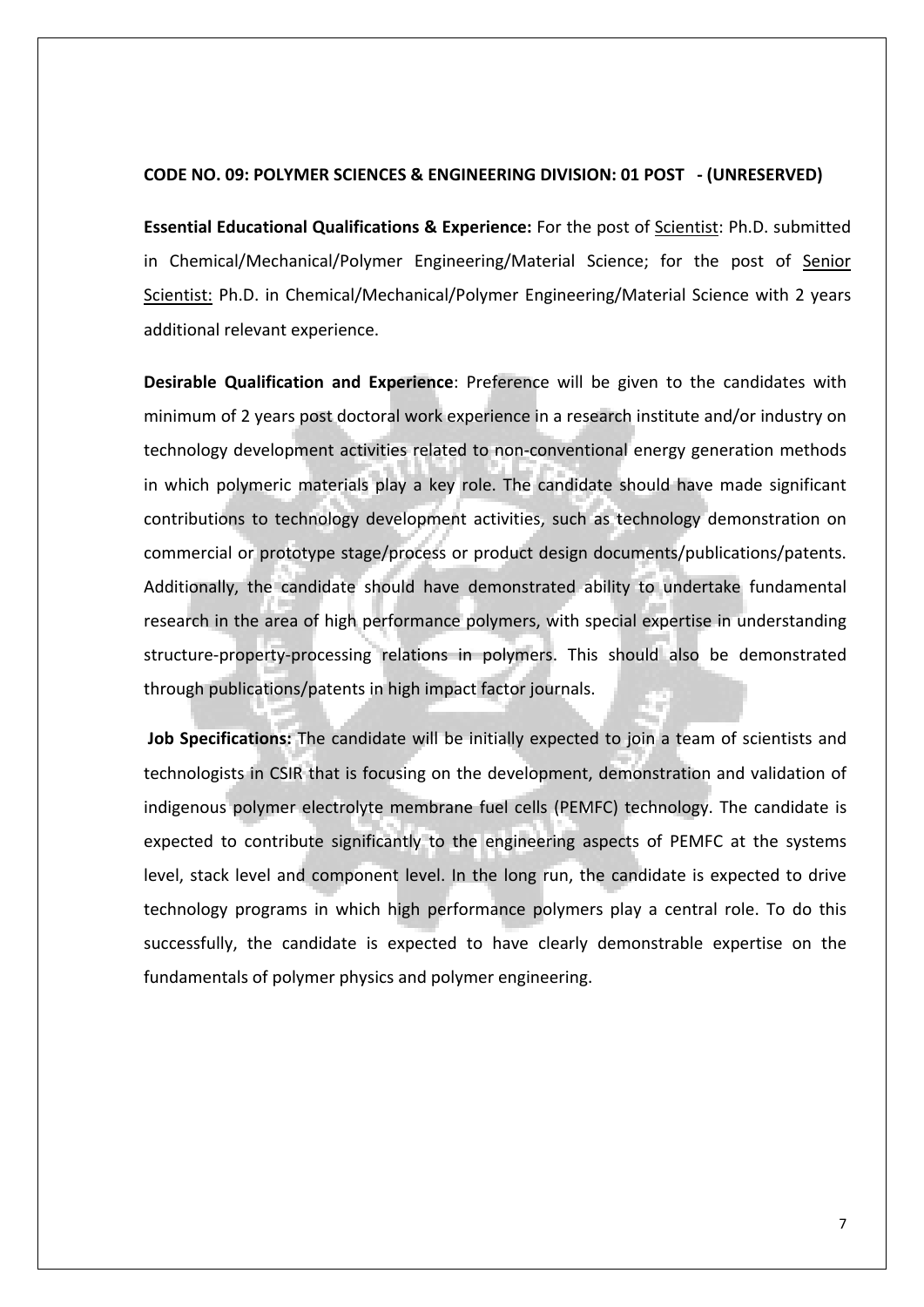# **CODE NO. 10: POLYMER SCIENCES & ENGINEERING DIVISION: 01 POST ‐ (RESERVED FOR OBC)**

**Essential Educational Qualifications & Experience:** For the post of Scientist: Ph. D. submitted in Chemical Engineering/ Fiber Technology /Polymer Science and Engineering; for the post of Senior Scientist: Ph. D. in Chemical Engineering/ Fiber Technology /Polymer Science and Engineering with 2 years additional relevant experience.

**Desirable Qualification and Experience:** Preference will be given to the candidates with 2 years post doctoral research experience in the area of fiber spinning, with hands‐on experimental expertise in polymer processing, including melt extrusion, compounding and with modern analytical polymer characterization. Candidates with experience in technologically important emerging areas such as nanofiber preparation, fibers prepared using polymer nanocomposites, bio‐resource derived fibers, stimulus responsive fibers and green technologies for fiber manufacture will be preferred.

**Job Specifications:** The selected candidate is expected to lead a group on polymer processing and develop technology in emerging areas of nanofibers /polymer nanocomposites/ bioresource derived fibers.

### **CODE NO. 11: ORGANIC CHEMISTRY DIVISION: 01 POST ‐ (RESERVED FOR OBC)**

**Essential Educational Qualifications & Experience:** For the post of Scientist: Ph.D. submitted in Chemistry; for the post of Senior Scientist: Ph.D. in Chemistry with 2 years additional relevant experience.

**Desirable Qualification and Experience:** Preference will be given to the candidates with 2 years post doctoral research experience of organic materials having functional use in the area of energy materials.

**Job Specifications:** The selected candidate is expected to lead a group and contribute to the existing work in organic molecules/materials relevant to the solar energy program of the laboratory.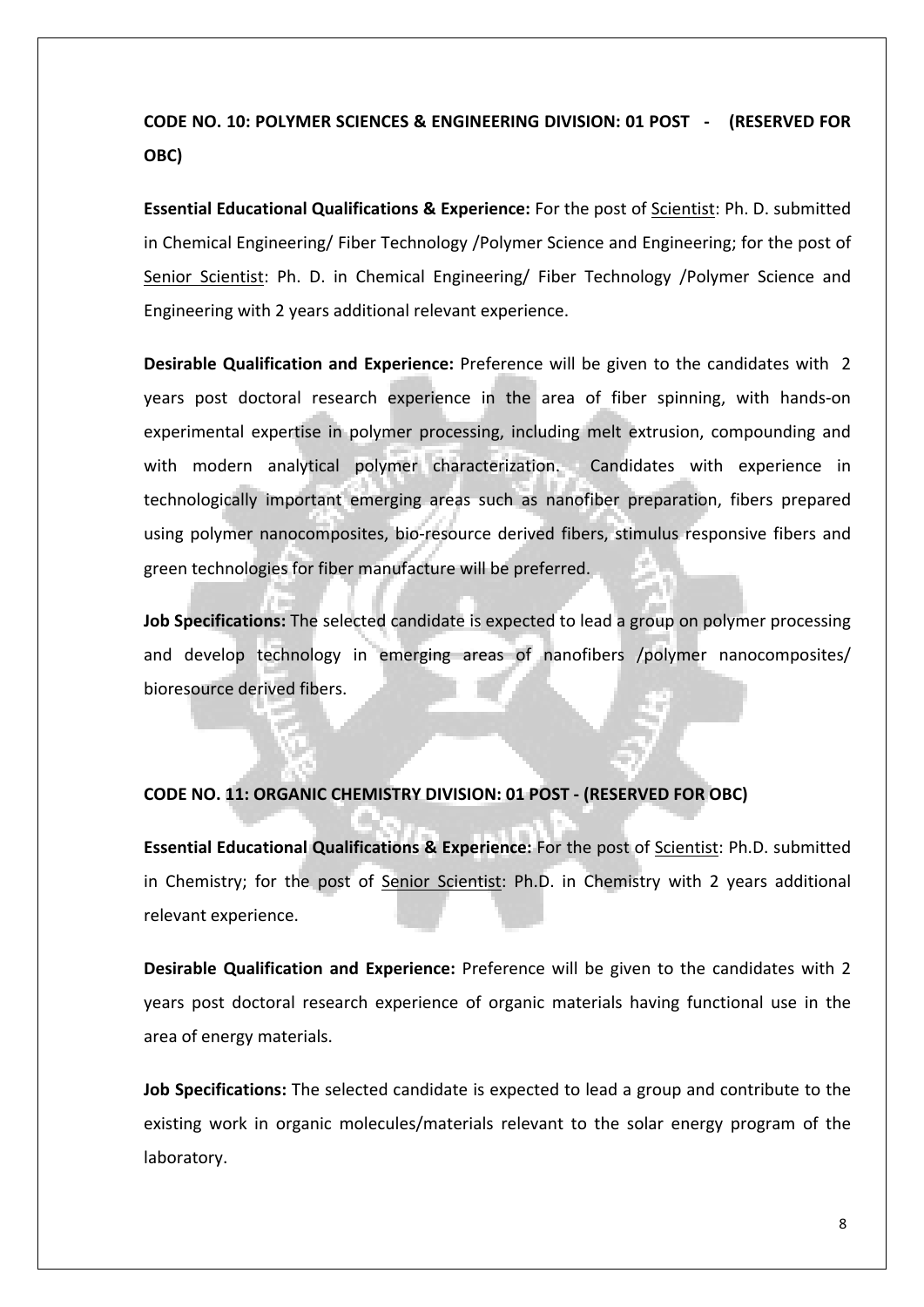## **DETAILS OF PRINCIPAL SCIENTIST/SENIOR PRINCIPAL SCIENTIST POSITIONS IN PB‐4, GP Rs.8700/Rs.8900/‐ p.m. :**

### **CODE NO. 12: VARIOUS DIVISIONS: 03 POSTS (UNRESERVED)**

**Essential Educational Qualifications & Experience:** For the post of Principal Scientist: Ph. D. in Physics/ Chemistry/ Chemical Engineering/ Bioscience with minimum three years of relevant post doctoral experience; For the post of Senior Principal Scientist: Ph. D. in Physics/ Chemistry/ Chemical Engineering/ Bioscience with minimum six years of relevant post doctoral experience.

**Desirable Qualification and Experience**: The selected candidate(s) should have desirable post doctoral experience of 7 years research in one or more of the areas of organic chemistry/ hybrid materials for gas storage /hydrogen or solar energy harnessing / chemical reaction process engineering.

**Job Specification:** The selected candidate(s) will undertake research in the any of the areas listed above and is expected to lead a major institutional program in the above areas.

 $\frac{c_{S/R-1ND}P}{P}$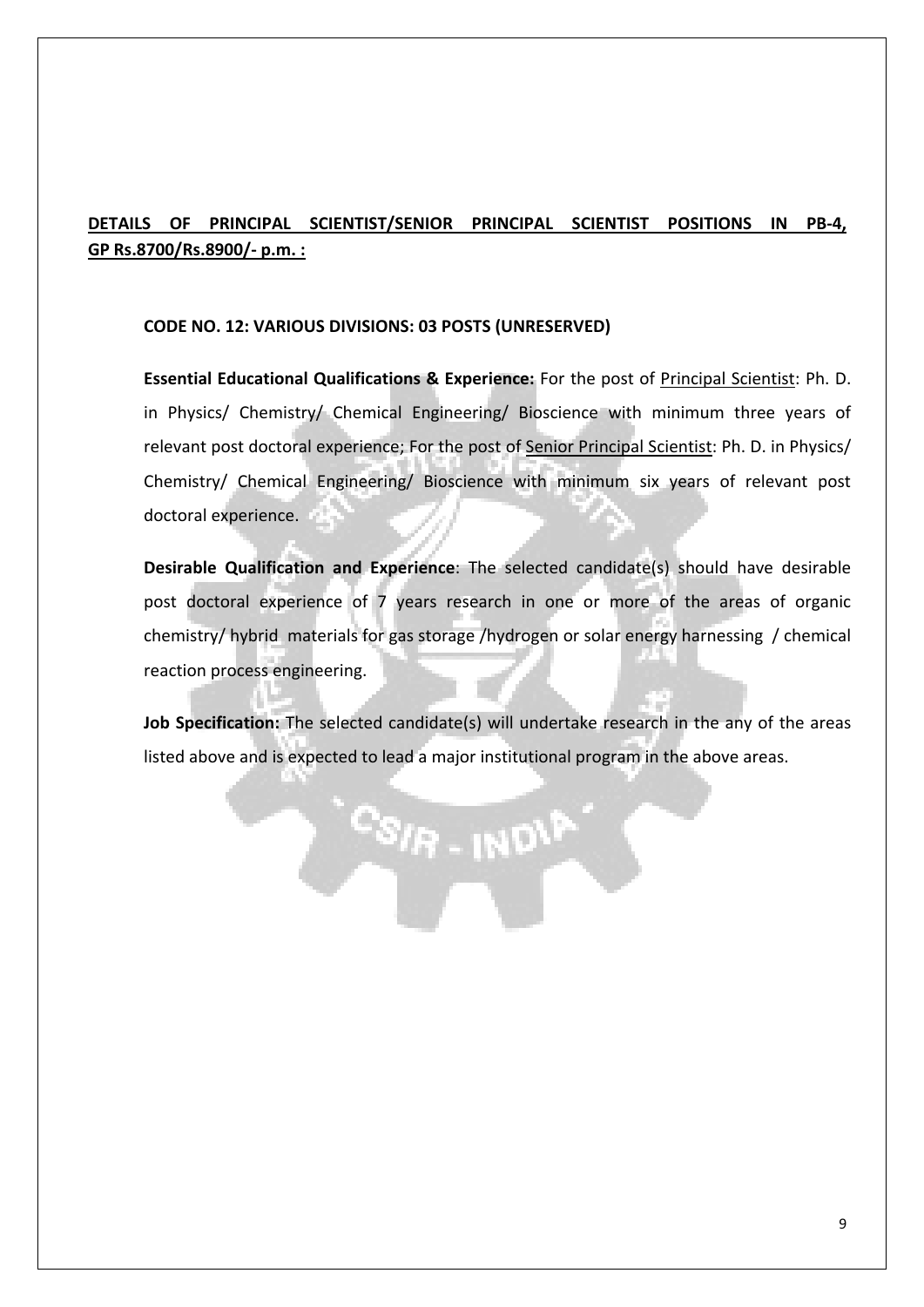### **General information and conditions:‐**

### **1. Benefits under Council service:**

- a. These posts carry usual allowances i.e. Dearness Allowance (DA), House Rent Allowance (HRA), Transport Allowance (TA) etc. as admissible to the central government employees and as made applicable to CSIR. Council employees are also eligible for accommodation of their entitled type as per CSIR allotment rules depending on availability in which case HRA will not be admissible.
- b. Scientists in Pay Band‐3 and Pay Band‐4 are eligible for 2 additional increments (without DA) and Professional update allowance of Rs.10000/‐ and Rs. 20,000/‐ per annum respectively.
- c. In addition to the emoluments indicated against each category of posts, benefits such as applicability of New Pension Scheme 2004, reimbursements of Medical Expenses, Leave Travel Concession, Conveyance advance and House Building Advance are available as per CSIR rules.
- d. Scientists in CSIR are also permitted to undertake consultancy and sponsored R&D project activity. These activities give them scope to earn consultancy fee and honorarium as per CSIR guidelines governing these activities. Opportunities also arise for foreign deputations for training/presentation of papers/specific assignments etc.
- e. CSIR provides excellent opportunities to deserving candidates for career advancement under Assessment Promotion scheme for Scientists.
- f. Deserving candidates may be considered for advance increment as per CSIR Rules.

### **2. Other conditions**

- a. The applicant must be a citizen of India.
- b. All applicants must fulfill the essential requirements of the post and other conditions stipulated in the advertisement as on the last date of receipt of the applications. They are advised to satisfy themselves before applying that they possess at least the essential qualifications laid down for various posts as on the last date of receipt of the applications. No enquiry asking for advice as to eligibility will be entertained.

The prescribed essential qualifications are the minimum and the mere possession of the same does not entitle candidates to be called for interview. The duly constituted Screening Committee will adopt its own criteria for short‐listing the candidates. The candidate should therefore, mention in the application all the qualifications and experiences in the relevant area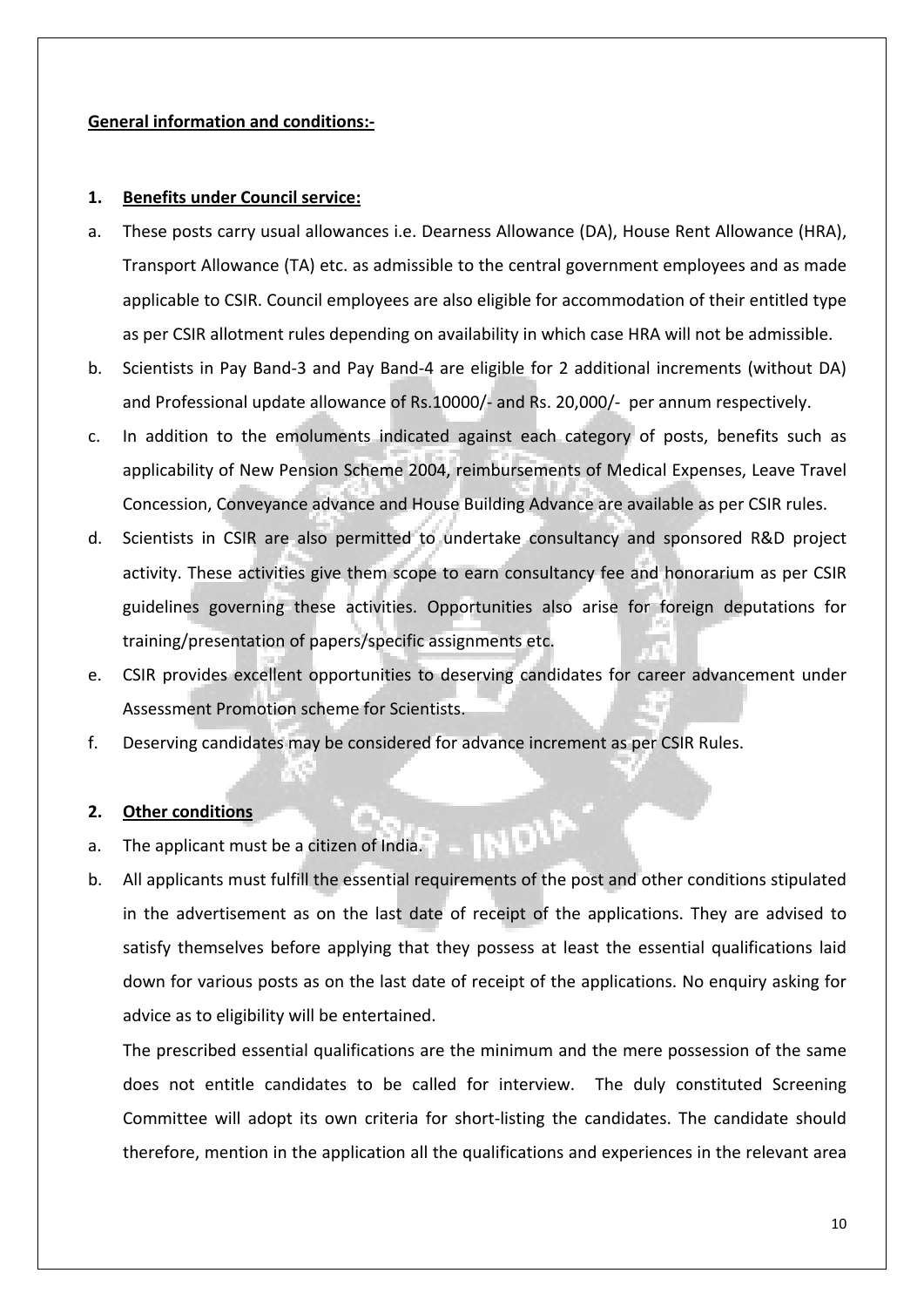over and above the minimum prescribed qualification, supported with documents. Completion of Ph.D. degree will be reckoned from the date of issue of provisional certificate/notification.

- c. The application should be accompanied by self attested copies of the relevant educational qualification, experience. The prescribed qualifications should have been obtained through recognized Universities / Institutions. etc. Incomplete applications/applications received or not accompanied with the required certificates / documents **are liable to be rejected.**
- d. In respect of equivalent clause in Essential Qualifications, if a candidate is claiming a particular qualification as equivalent qualification as per the requirement of advertisement, then the candidate is required to produce order/letter in this regard, indicating the Authority (with number and date) under which it has been so treated otherwise the Application is liable to be rejected.
- e. The period of experience rendered by a candidate on part time basis, daily wages, visiting/ guest faculty will not be counted while calculating the valid experience for short listing the candidates for interview.
- f. If any document/ certificate furnished is in a language other than Hindi or English, a transcript of the same duly attested by a Gazetted officer or notary is to be submitted.
- g. The date for determining the upper age limit, qualifications and /or experience shall be the closing date prescribed for receipt of applications.
- h. The period of experience in a discipline / area of work, wherever prescribed, shall be counted after the date of acquiring the minimum prescribed educational qualifications prescribed for that Grade.
- i. Persons with disabilities (PWD) fulfilling the eligibility conditions prescribed under GOI instructions are encouraged to apply.
- j. The Selection Committee may choose to place the candidate in any of the Grade Pay within the Pay Band depending upon the performance of the candidate and subject to meeting the minimum eligibility criterion specified.
- k. Only outstation candidates called and found eligible for interview will be paid to and fro single second class rail fare from the actual place of undertaking the journey or from the normal place of their residence whichever is nearer to Railway Station on production of Rail Tickets/Rail Ticket Numbers or any other proof of journey.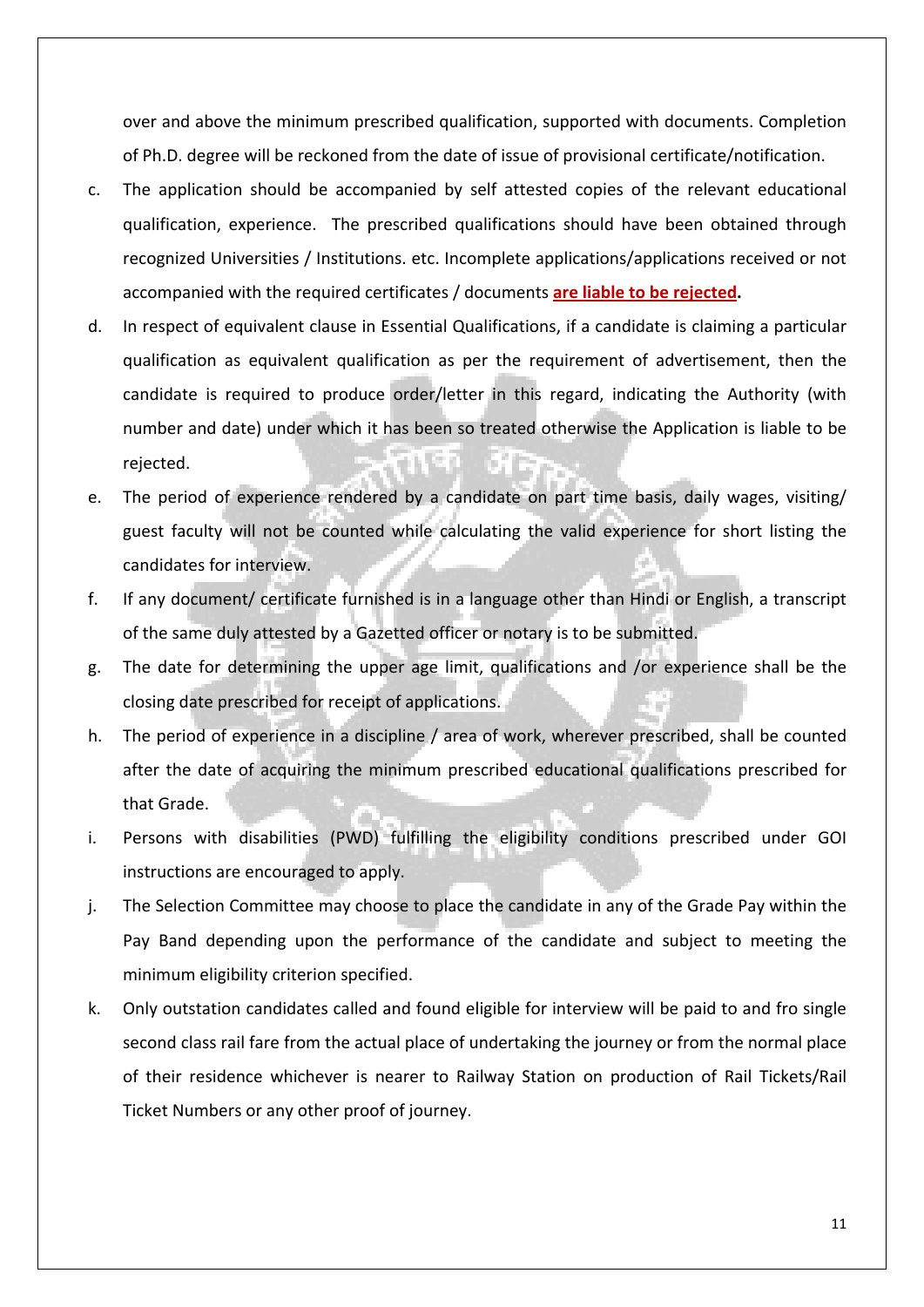- l. Any discrepancy found between the information given in application and as evident in original documents will make the candidate ineligible for appearing in interview. Such candidate will not be paid any fare.
- m. The decision of the **Director, National Chemical Laboratory (NCL), Pune/CSIR** in all matters relating to eligibility, acceptance or rejection of applications, mode of selection, conduct of examination/interview will be final and binding on the candidates.
- n. Canvassing in any form and / or bringing any influence political or otherwise will be treated as a disqualification for the post.
- o. **NO INTERIM ENQUIRY OR CORRESPONDANCE WILL BE ENTERTAINED**.

### **3. Relaxations :**

- a. The upper age limit is relaxable upto 05 years for SC/ST and 03 years for OBC as per Government orders in force only in those cases where the post are reserved for respective categories, on production of relevant **Caste Certificate** in the prescribed **Government of India (GOI) format** signed by the specified authority.
- b. Upper age limit is also relaxable upto five years for the regular employees working in CSIR laboratories / institutes, Government Departments, autonomous bodies and public sector undertakings.
- c. As per GOI provisions, age relaxation for Widows, Divorced Women and Women Judicially separated from Husbands, the upper age limit is relaxable up to the age of 35 years (upto 40 years for members of Scheduled Castes/Scheduled Tribes and upto 38 years for members belonging to the Other Backward Classes in respect of the posts reserved for them) for Widows, divorced Women and Women Judicially separated from their Husbands who are not remarried. The persons claiming age relaxation under this sub-para would be required to produce following documentary evidence:

i) In case of Widow, Death Certificate of her husband together with the Affidavit that she has not remarried since.

ii) In case of divorced Women and Women judicially separated from their husbands, a certified copy of the judgment/decree of the appropriate Court to prove the fact of divorce or the judicial separation, as the case may be, with an Affidavit in respect of divorced Women and they have not remarried since.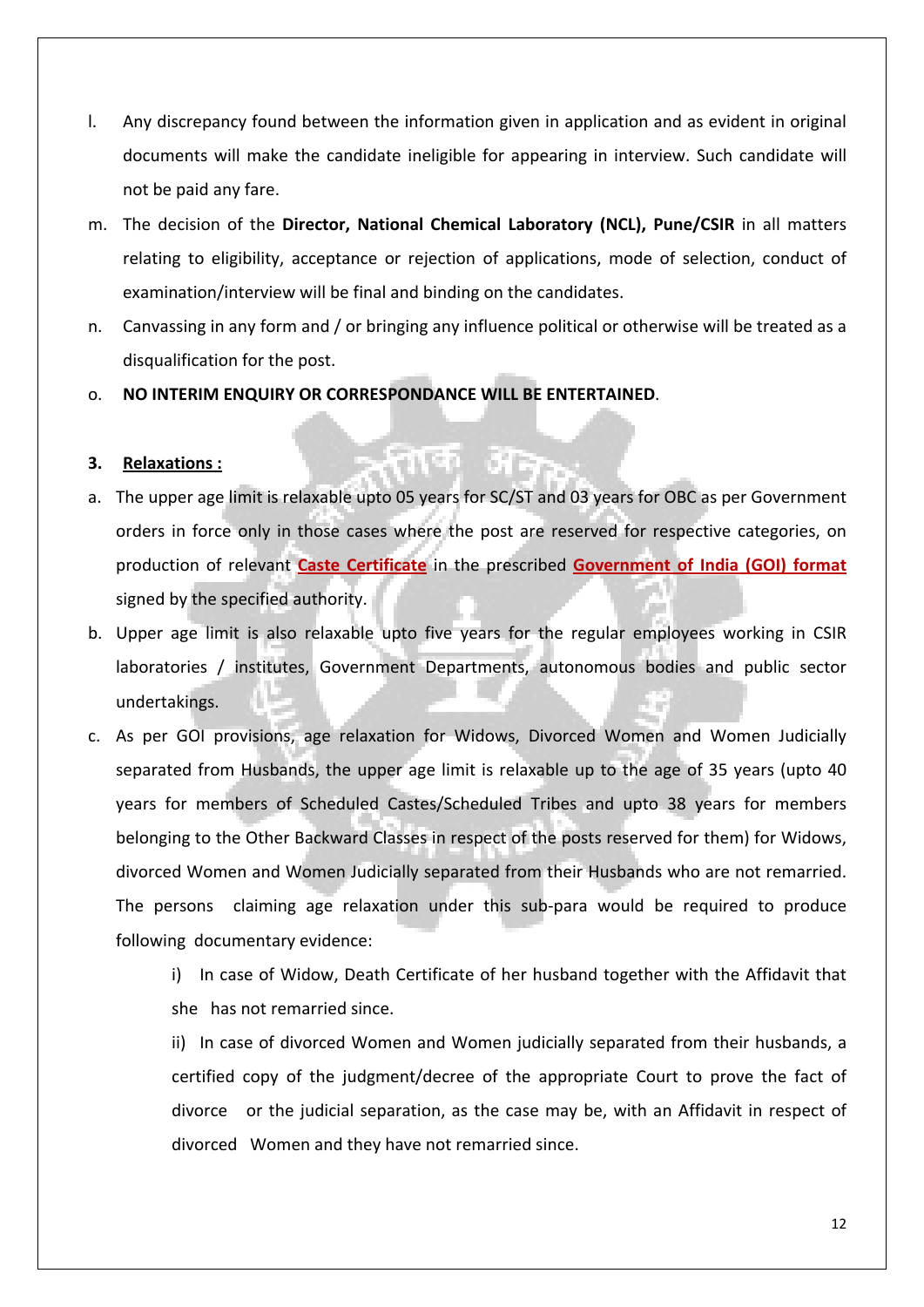- d. Age relaxation to Physically Handicapped (PH) persons: Age relaxation of 5 years is allowed (total 10 years for SCs/STs and 8 years for OBCs in respect of the posts reserved for them) to blind, deaf-mute and orthopedically handicapped persons for appointment to Group 'A' posts/services. The persons claiming age relaxation under this sub‐para would be required to produce a certificate in prescribed Proforma in support of their claims clearly indicating that the degree of physical disability is 40% or more. In any case, the appointment of these candidates will be subject to their being found medically fit in accordance with the standards of medical fitness as prescribed by the Government for each individual Group 'A' posts to be filled by Direct Recruitment by Selection.
- e. Relaxation in age, over and above the stipulated limit, educational qualification and / or experience may be considered in case of exceptionally meritorious candidates or if sufficient number of candidates possessing the requisite qualification and/ or experience are not available to fill up the posts.
- f. Relaxation of five years will also be permissible to those who had ordinarily been domiciled in the Kashmir division of the state of Jammu and Kashmir during the period from 1‐1‐1980 to 31‐12‐1989 subject to production of relevant certificate from concerned authority.

#### **4. How to apply :**

- a. Eligible candidates are required to apply **ONLINE only** through our website **http://jobs.ncl.res.in** .
- b. If the candidate does not have a valid email id, he/she should create a new valid email id before applying online.
- c. **Online Application will be available on our NCL website upto 20.08.2014.**
- d. Candidates are required to arrange for a crossed **Demand Draft for Rs.100/‐ drawn on any nationalized bank and valid for at least 3 months** in favour of **"Director, CSIR‐National Chemical Laboratory"** payable at **Pune.** The **last date for applying online application and making of Demand Draft** is **20.08.2014.** This date will be the same for the candidates belonging to far‐flung areas. The following details must be filled up on back side of Demand Draft **(i) Candidate's Name, (ii) Candidate's Category, (iii) Post Code Applied For.** The candidates belonging to **SC/ST/PH/Women/CSIR Employees/Abroad Candidates category are exempted** from submission of application fee.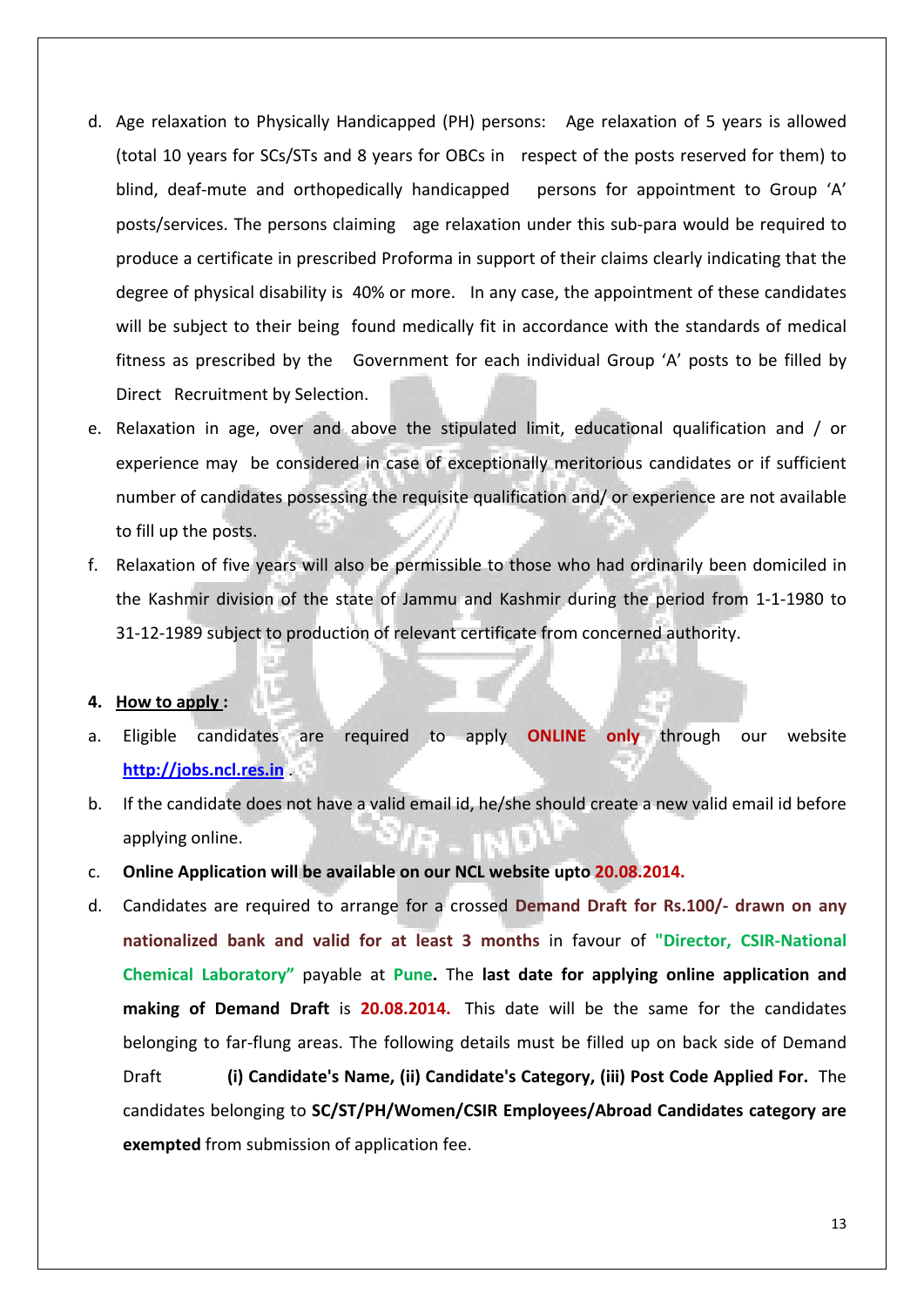- e. In case of universities/institute awarding CGPA/SGPA/OGPA grades etc., candidates are requested to convert the same into percentage based on the formula as per their university/institute.
- f. First time users need to register themselves by clicking on 'New User Please Register'. Candidate needs to supply his/her email id which will be used as a login id into the system. Please note that candidate can apply for more than one post using a single login id.
- g. Once candidate logs in, he/she will be displayed a page which lists the details of all the posts advertised in this Advt. No. 2/2014. Candidate is required to click 'Apply' against the post, he/she wishes to apply for. In case candidates have already logged in on a previous occasion and began the process of application, the top of the page will display the post/s for which he/she has already applied. Then he/she needs to click 'Applied' button to proceed.
- h. Candidates can then start filling the online application form which is divided into 9 parts., namely Basic info, DD Details, Academic details, Doctoral work, Publication/Patents, Experience, Other qualification, Relatives in CSIR, Enclosures . The first part to be filled in is the Basic information followed by the other parts.
- i. In case candidate feels that he/she has acquired some additional academic qualification which is relevant to the post advertised, he/she may enter that under 'Other qualification'. Please note that SSC and HSC details needs to be entered under 'Academic details' category and **not** to be entered under 'Other qualification' category.
- j. If candidates do not have any relatives who are in service in CSIR, he/she does not need to fill up the part under 'Relatives'.
- k. After completely filling the online application form, candidates can take a printout of the filled application by clicking 'Print application'. "**APPLICATION ID NUMBER**" is generated on the printed online application form. Candidates need to note down the same carefully and preserve it.
- l. This computer generated application (Print‐out) duly accompanied by attested copies of the certificates, mark sheets, testimonials in support of age, education qualifications, experience, re-prints of publications and caste certificate, if applicable along with one recent passport size self-signed photograph affixed together with Demand Draft (if applicable) should be sent in an envelope superscribed **"APPLICATION FOR THE POST OF \_\_\_\_\_\_\_\_\_\_\_\_ (Post Code \_\_\_\_\_\_\_\_)"** by post to the address:‐ **Director, CSIR‐National Chemical Laboratory, Dr. Homi Bhabha Road, Pune** - 411008. Candidates applying for more than one post must submit separate application